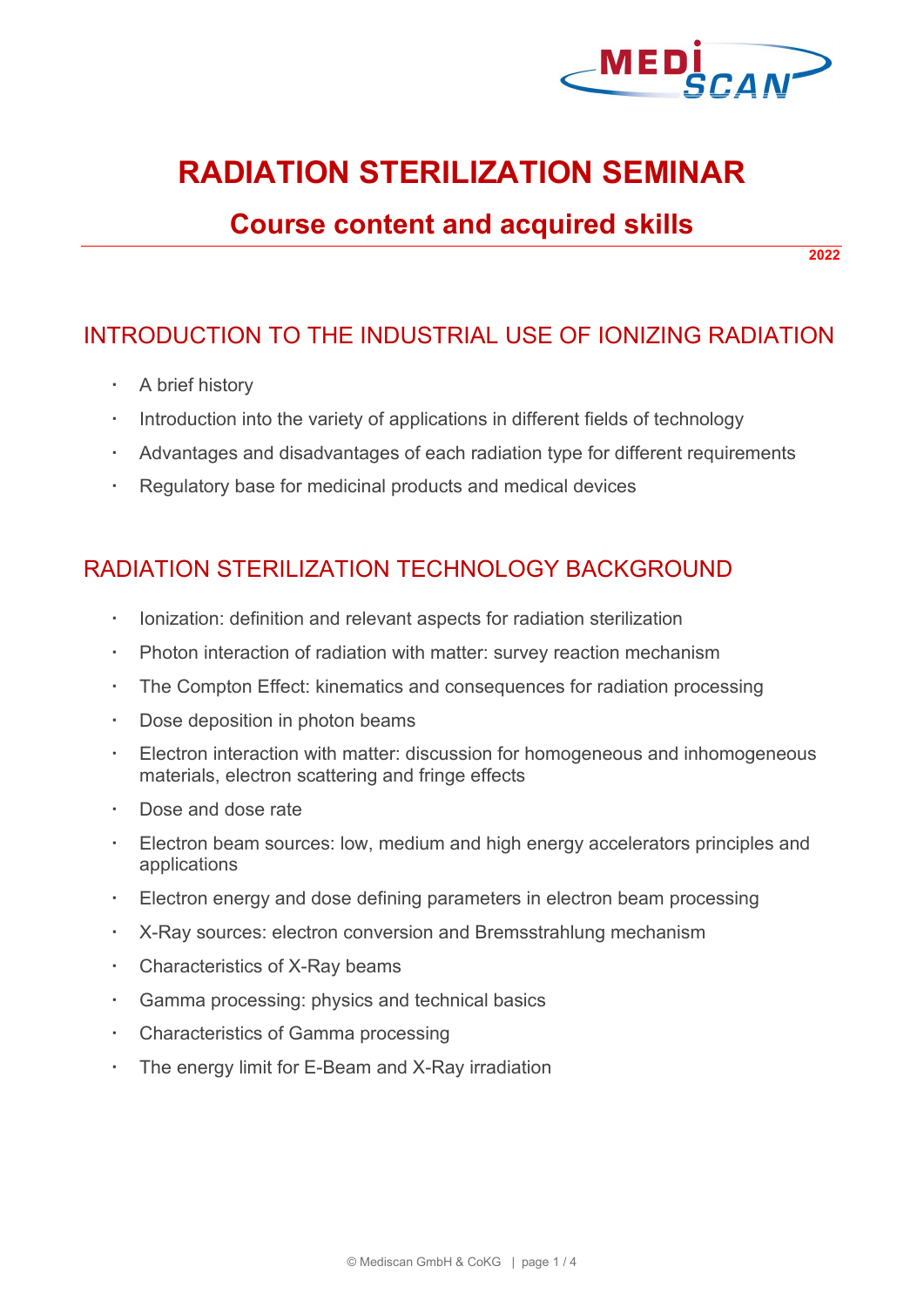

#### QUALIFICATION AND VALIDATION OF RADIATION STERILIZATION **PROCESSES**

- The ISO 11137 family of standards: latest revisions and their relevance for different steps in the radiation sterilization process
- Overview of Installation Qualification and with examples worked out in detail
- Overview of Operational Qualification: examples in E-Beam, X-Ray and Gamma processing
- Transfer of D<sup>ster</sup> and D<sup>max, acc</sup>: reference to TIR 104
- Performance Qualification: general principles, processing category
- Dosimetry grid and dosimeter placement: particularizing for E-Beam, X-Ray and Gamma
- PQ: guidance in 11137-3
- Process setting, process control guidance in TS 11137-4
- Worked out example of dose map interpretation and process setting
- Product release: discussion of concepts and examples provided in TS 11137-4
- Surface dose process parameter relationship and the Mediscan concept of machine dose
- Process control utilizing SPC techniques
- Parametric release: concept ad implementation with example
- Dosimetry: general principles and discussion of relevant ASTM standards
- Monte Carlo modelling as support for OQ and PQ with examples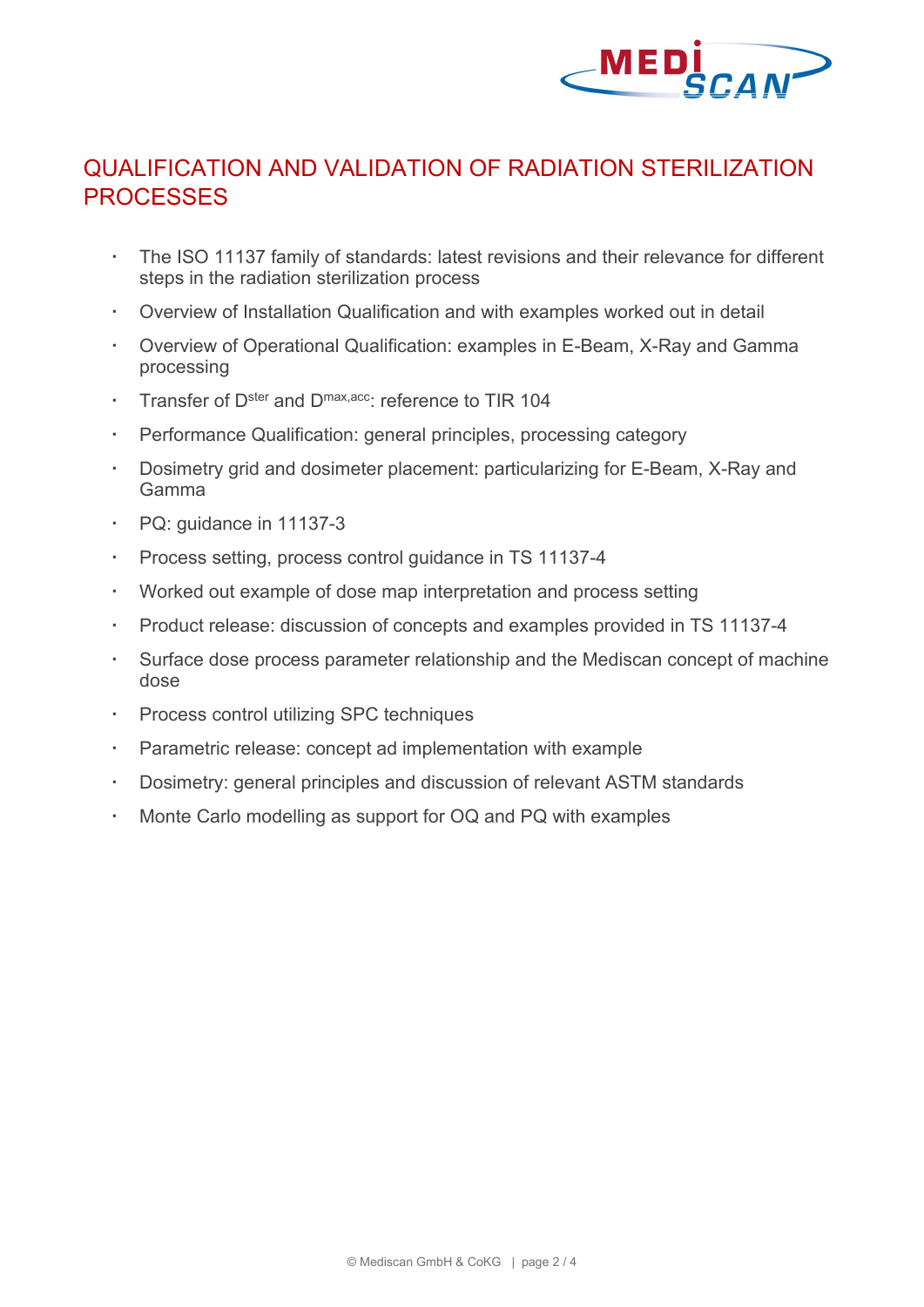

## **DOSE MAPPING AND DOSIMETRY - HANDS ON TRAINING**

#### DOSE MAPPING IN GAMMA

- Mapping exercise of real product (homogeneous vs. inhomogeneous mass distribution)
- Dosimeter location concept, discussion dosimeter placement for reproducible results
- Hands on dosimeter reading, dosimeter calibration techniques
- Dose map analysis: determination of min and max dose zones

#### DOSE MAPPING IN ELECTRON BEAM

- Mapping exercise of real product (homogeneous vs. inhomogeneous mass distribution)
- Dosimeter location concept, discussion dosimeter placement for reproducible results
- Product orientation: discuss differences in dose map
- Hands on dosimeter reading: dosimeter calibration techniques
- Dose map analysis: determination of min and max dose zones
- Demonstration of different dosimeter types, energy wedge

#### DOSE MAPPING IN X-RAY

- Dose map of real product (homogeneous vs. inhomogeneous mass distribution)
- Dosimeter location concept, discussion dosimeter placement for reproducible results
- E-Beam vs. X-Ray dose mapping concepts